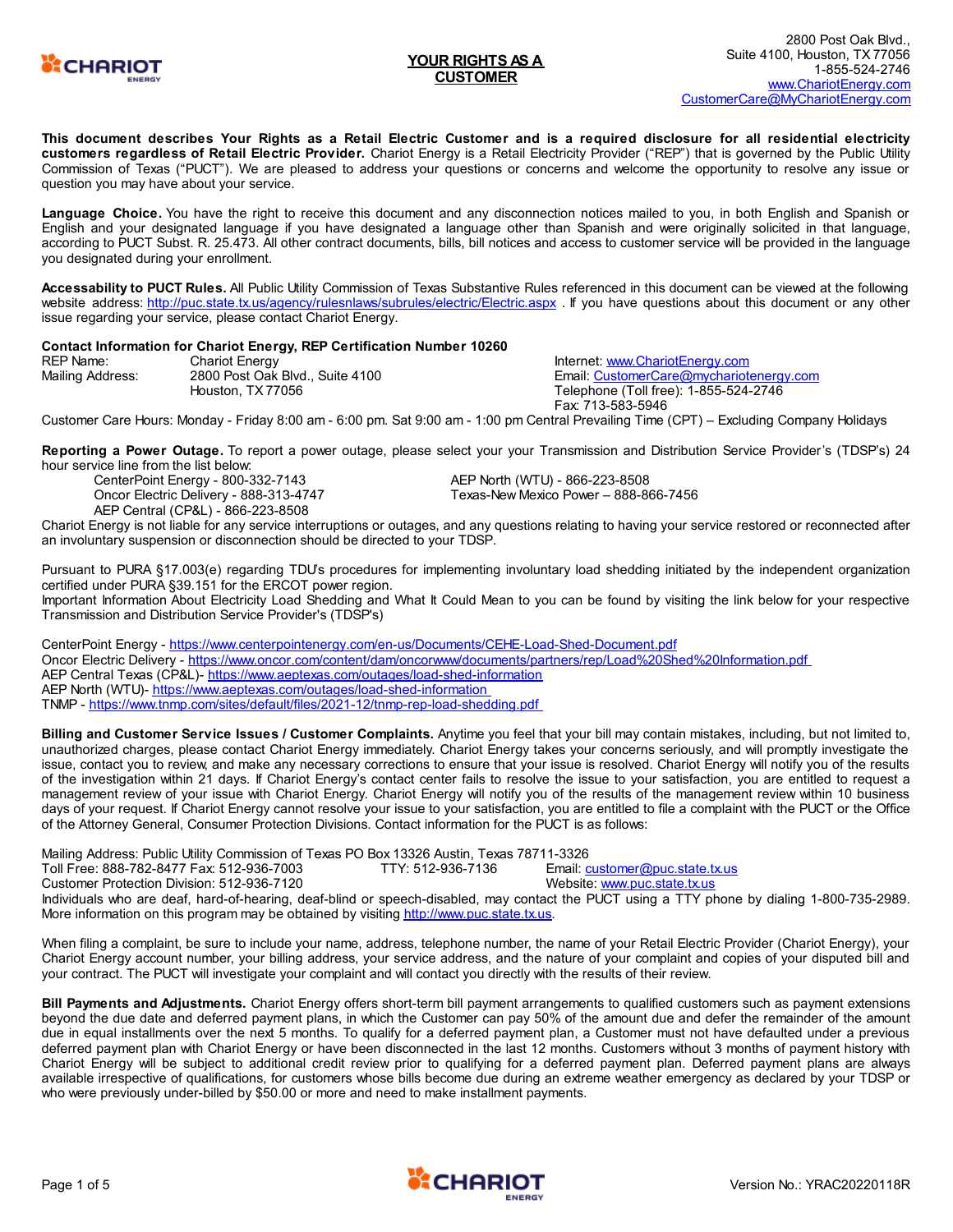

**Deferred Payment Plans and Other Payment Arrangements.** If you cannot pay your bill, please call us immediately. We may offer you a shortterm payment arrangement that allows you to pay your bill after you due date, but before your next bill is due. In addition, you may qualify for a "deferred payment plan." A deferred payment plan allows you to pay an outstanding bill in installments that extend beyond the due date of the next bill. Chariot Energy must offer you a deferred payment plan for bills that become due during an extreme weather emergency; when a state of disaster has been declared by the governor that covers your area; and if you have been under-billed. Chariot Energy will make a deferred payment plan available, upon request, for a bill that becomes due in July, August, or September for certain customers or for bills that become due in January or February if there was an extreme weather emergency declared in the prior month. Your Terms of Service document provides more detail about these deferred payment plans and you may read more about them in PUC Subst. R. 25.480. A switch-hold may be applied if you participate in any of these alternative payment plans.

Chariot Energy also offers an average billing program, which allows you to pay approximately the same monthly amount for electric service subject to a quarterly adjustment based on actual consumption. Average monthly billing is calculated by adding the current month's usage with the previous 11 month's usage, dividing by twelve, and applying current prices to your average usage. This program is available to any customer who is not currently delinquent in payment to Chariot Energy and that meets our eligibility requirements. Chariot Energy will reconcile your account to determine whether you will receive a credit or will be required to make payment. This reconciliation will occur (1) at the end of every twelve (12) months that you are on average billing, (2) if you are past due on any monthly bill, (3) if you cancel your service, or (4) if you switch to conventional billing. In the event the Terms of Service are canceled or terminated or your electric service is disconnected, the average billing option does not affect your obligation to pay for all actual usage.

**Meter or Service Outage Issues.** Chariot Energy will assist you with any meter or service outage issues by providing you with the appropriate information to get the issues resolved with your TDSP. You may receive this information by calling Chariot Energy's Customer Care or by calling your TDSP (information provided in "Reporting a Power Outage" section of this document). You have the right to receive instructions on how to read your meter. You have the right to have your meter tested pursuant to Public Utility Commission rule 25.124, or in accordance with the tariffs of the TDSP, municipally owned utility, or electric cooperative as applicable.

If you suspect the meter reading is faulty or otherwise inaccurate, we will assist you in requesting a meter re-read or a meter test, as appropriate. You have a right to have the meter located at your premise tested once every four years at no cost to you. If the meter has been tested more than once in a four year period, and the meter is determined to be functioning properly, then you may be charged a fee for the additional meter test(s) at the rate approved for your TDSP. The TDSP will advise you of the test results, including the test date, testing person and, if applicable, the removal date of the meter. Your TDSP may revise your meter reading and you may be required to pay additional amounts if your meter is found to be malfunctioning.

**Financial and Energy Assistance Programs and Low Income Discounts.** Residential customers who are in need of financial or energy assistance may qualify for programs sponsored by the Texas Department of Housing and Community Affairs (TDHCA), which can be contacted at [info@tdhca.state.tx.us](mailto:info@tdhca.state.tx.us), calling 800-525-0657, faxing 800-733-5120, visiting <http://www.tdhca.state.tx.us/ea/index.htm>, or writing to TDHCA, P.O. Box 13941, Austin, TX 78711-3941. Please contact Chariot Energy for more information about any low-income programs we may offer.

**Unauthorized Charges or "Cramming".** Cramming is the term used for adding charges to your electric bill for services other than your electricity without your permission. Before any new charges are included on your electric bill, Chariot Energy or any REP must inform you of the product or service, all associated charges, and how these charges will be billed before they appear on your electric bill and obtain your consent for the product or service. You have the right to dispute any charges you think were not authorized according to PUCT Substantive Rule 25.481. If you see any charges on your bill that you don't understand, please contact us immediately. We will review the charge in question and resolve any charge that isn't appropriate. If you believe your electric bill includes unauthorized charges, you may file a complaint with the PUCT.

Chariot Energy will not seek to terminate your electric service for nonpayment of an unauthorized charge or file an unfavorable credit report against you for disputed unpaid charges that are alleged to be unauthorized, unless the dispute is ultimately resolved against you. If the charges are determined to be unauthorized, Chariot Energy will cease charging you for the unauthorized service or product, remove the unauthorized charge from your bill, and refund or credit all money you paid for any unauthorized charge within 45 days. If charges are not refunded or credited within 3 billing cycles, interest shall be paid to you at an annual rate established by the PUCT on the amount of any unauthorized charge until it is refunded/credited. You may request all billing records under our control related to any unauthorized charges within 15 business days after the date the unauthorized charge is removed from your bill. Chariot Energy will not re-bill you for any charges determined to be unauthorized.

**Unauthorized Change of Service Provider or "Slamming".** Slamming is the term used for switching your electric service without your permission, and violates PUCT Substantive Rule 25.495. Your service provider should not change without your consent to the change, and Chariot Energy is committed to work with the PUCT, TDSP, and any other affected REP to resolve the issue. If you feel your service has been switched without your authorization, you should contact Chariot Energy and request to be provided with a copy of your authorization and verification. Chariot Energy must submit this to you within 5 business days of your request. If you are not satisfied with this response, you may also file a complaint with the PUCT at the address above. Upon receipt of a complaint filed with the PUCT, Chariot Energy must respond within 21 days of receipt of the complaint, providing all documentation relied upon to support the authorization to switch, and any corrective actions taken to date, if any. If Chariot Energy is serving your account without proper authorization, they will work with other market participants to take all actions necessary to return you to your original REP as quickly as possible.

Your original REP has the right to bill you at the price disclosed in your terms of service from either: 1) the date you are returned to your original REP, or 2) any prior date chosen by your original REP for which that REP had the authorization to serve you. Chariot Energy will, within five days from the date that your service is returned to your original REP, refund all charges paid for the time period the original REP ultimately bills you. In addition, Chariot Energy will pay all charges associated with returning your service to your REP of choice. For periods that are not billed to you by your original REP, Chariot Energy may bill you, but at a rate no higher than the rate you would have been charged by your original REP.

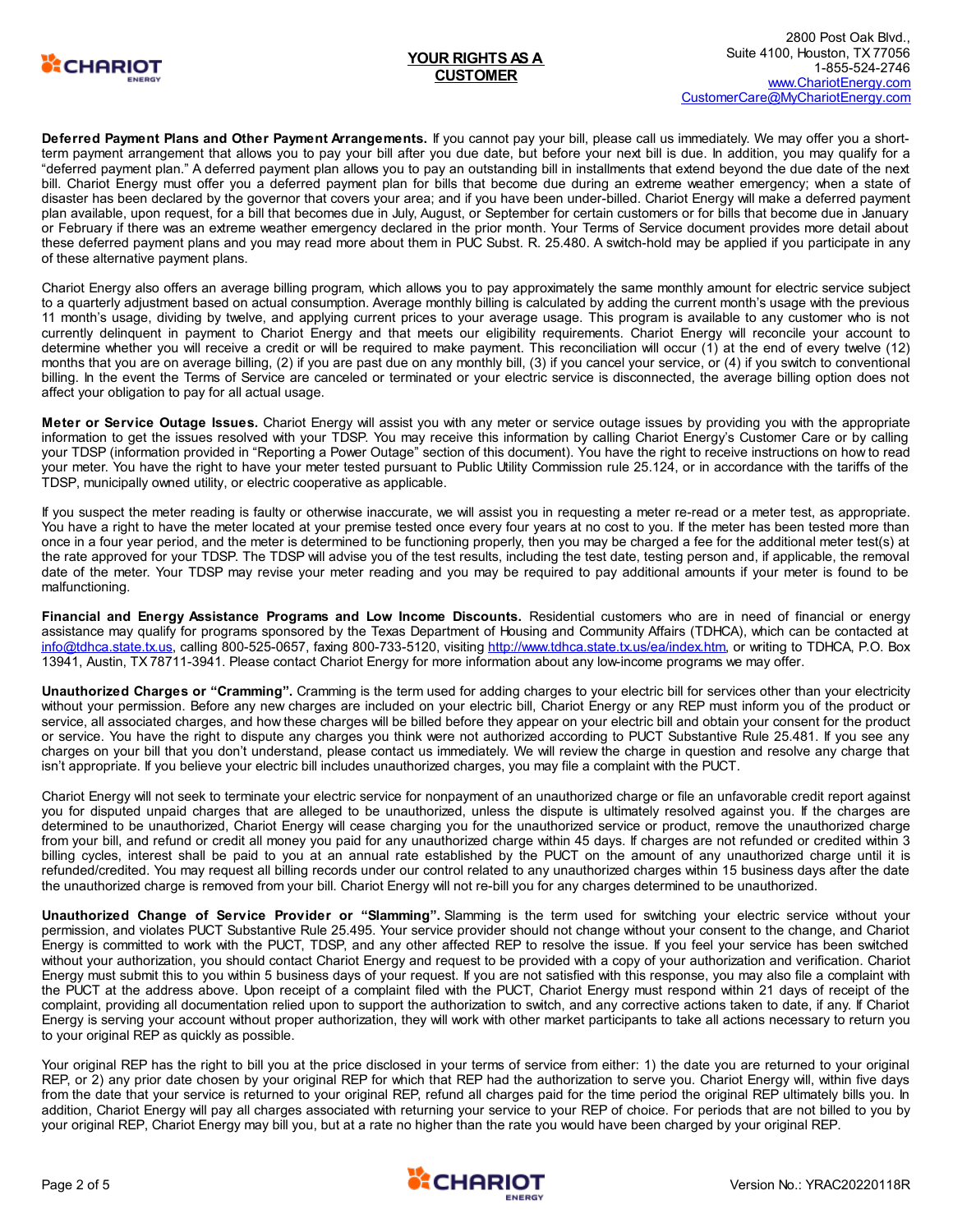

**Cancellation or Termination of Your Electric Service.** If you take actions that cancel or terminate your electric service with Chariot Energy under the Terms of Service prior to the end of the term specified in your contract, you may be responsible for an Early Termination Fee (ETF) as specified in your Electricity Facts Label. Please provide us with written notice of your intent to cancel or terminate the Terms of Service (TOS) and your forwarding address, if applicable, at least 3 days in advance of the requested termination date. Chariot Energy will use good faith efforts to cancel or terminate your service with the TDSP on the requested termination date; however, Chariot Energy cannot be responsible if the TDSP is unable to affect your requested termination date. You will be responsible for all charges incurred through the date the TSDP can affect your termination. If you cancel or terminate the Terms of Service, Chariot Energy's obligations will conclude after the meter read date where they are no longer designated as your REP or when your electric service is disconnected by the TDSP. Your obligations under the Terms of Service will end when the outstanding balance on your account is paid in full. Cancellation or termination of the Terms of Service does not excuse the obligation of Customer to pay outstanding balances or early termination fees that may apply.

Cancellation of Service Without Penalty. If you are switching service providers, (as opposed to starting service in a new location, which is called a "move-in") you may cancel your contract without any penalty or fee within three federal business days (including **Saturday) after you receive your Terms of Service documents.** Your Terms of Service document contains detailed instructions for executing your right of rescission. There are no penalties for cancellation of residential or small commercial service if you are switching providers, if the cancellation is made within this time period. If you move from your Service Address to a new premise, you may cancel the contract without penalty after providing your forwarding address.

**Disconnection of Service.** Chariot Energy may authorize the disconnection of your electric service, after proper notice, for any of the following reasons: (i) your failure to pay any bill for electric service owed to your REP or to make deferred payment arrangements by the date of disconnection stated on a disconnection notice sent to you after your bill became past due; (ii) your failure to comply with the terms of a deferred payment agreement; (iii) using service in a manner that interferes with the service of others; (iv) your failure to pay a required deposit; (v) the operation of nonstandard equipment; or (vi) your failure as a guarantor to comply with the terms of an agreement to pay on another service account for which you guaranteed payment. In addition, Chariot Energy may authorize the disconnection of your electric service without prior notice for any of the reasons set forth in Section 25.483(d) of the PUCT's rules and regulations. PUCT Substantive Rule 25.483 also provides certain protections related to disconnection.

All bills shall be deemed past due and delinquent at the close of business on the day the bill is due. Chariot Energy will provide you with a disconnection notice in the event you do not pay your bill by its due date or make suitable arrangements with Chariot Energy for its payment. You will have ten (10) days from the date of the disconnection notice to pay your account balance. If your account balance is not paid in full by the date indicated on the disconnection notice, your service will be suspended. To restore service without re-applying for service with Chariot Energy, your outstanding charges must be paid within five (5) days of service suspension. If your outstanding charges are not paid within five (5) days of service suspension, your account may be subject to final disconnection and Chariot Energy will no longer be your retail electric provider. If your account is secured with a deposit, the deposit amount will be credited to your final bill, which may include an early termination fee as specified in your Electricity Facts Label, and you must remit final payment by the due date on the bill to avoid having your account turned over to a collections agency.

**Critical Care Residential Customer and Chronic Care Residential Customer Designation.** You have the right to apply for designation as a Critical Care Residential Customer or Chronic Condition Residential Customer pursuant to PUCT Subst. R. 25.497. If you are designated as a "Critical Care Residential Customer" Or "Chronic Condition Residential Customer" prior to the disconnection date stated on the notice, you will qualify for notification of interruptions or suspensions of service, and will be eligible for certain protections against disconnection of service as described in PUCT Subst. R. 25.483. If you qualify as a "Critical Care Residential Customer" you will have additional protections against suspension or disconnection of service as provided in Section 5.3.7.4(1)(D) and (E) of your TDSP's tariff for retail delivery service. Designation as a Critical Care Residential Customer or Chronic Condition Residential Customer does not guarantee the uninterrupted supply of electricity.

To qualify as a Critical Care Residential Customer, you must be a residential customer who has a person permanently residing in your home who has been diagnosed by a physician as being dependent upon an electric-powered medical device to sustain life. This designation or re-designation is effective for a two-year period.

To qualify as a Chronic Condition Residential Customer, you must be a residential customer who has a person permanently residing in your home who has been diagnosed by a physician as having a serious medical condition that requires an electric-powered medical device or electric heating or cooling to prevent the impairment of a major life function through a significant deterioration or exacerbation of the person's medical condition. If that serious medical condition is diagnosed or re-diagnosed by a physician as a life-long condition, the designation is effective for the shorter of one year or until such time as the person with the medical condition no longer resides in the home. Otherwise, the designation or re-designation is effective for 90 days.

To qualify as a Critical Care Residential Customer or Chronic Condition Residential Customer, you must have your physician provide the completed Critical Care Residential Eligibility Determination Form to your TDSP. Your TDSP makes the final determination of whether or not you qualify to be a Critical Care Residential Customer or Chronic Condition Residential Customer. Qualification by the TDSP does not relieve you from any obligation to pay us or the TDSP for your electric service. The form is available at <http://www.puc.state.tx.us/consumer/Default.aspx.>

Chariot Energy cannot authorize a disconnection for nonpayment of a Critical Care Residential Customer when that customer establishes that disconnection of service at the premise will cause some person residing at the premise to become seriously ill or more seriously ill. However, to obtain this exemption, you must: 1) have the ill person's attending physician (the term "physician" means any public health official, including medical doctors, doctors of osteopathy, nurse practitioners, registered nurses, and any other similar public health official) call or contact Chariot Energy by the stated date of disconnection;

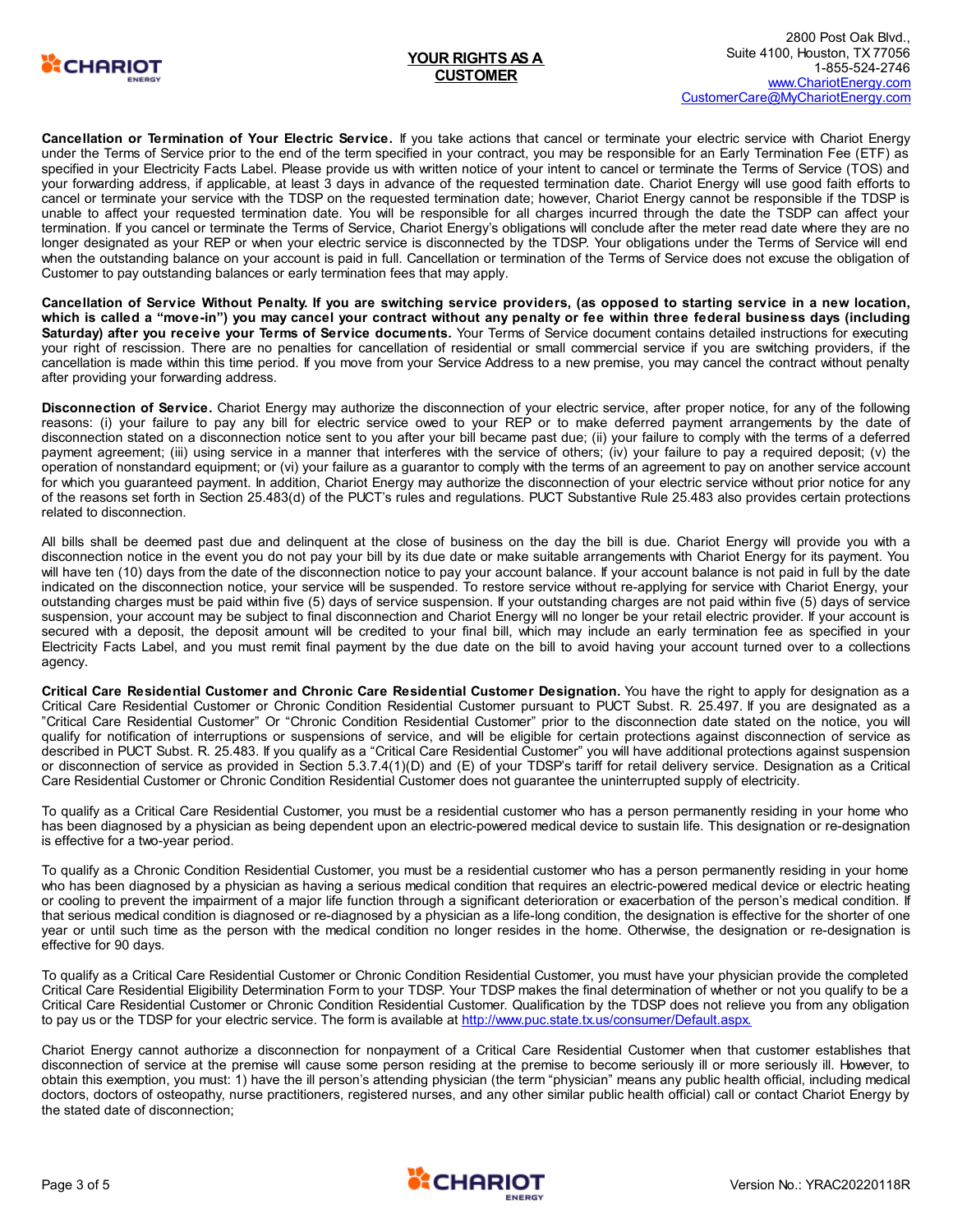

2) have the ill person's attending physician submit a written statement to Chariot Energy confirming that the customer is a Critical Care Residential Customer; and 3) enter into a deferred payment plan. This exemption is subject to approval by the TDSP. This exemption from disconnection shall be in effect for sixty-three (63) days from the issuance of the electric utility bill or a shorter period if Chariot Energy and the customer, secondary contact, or attending physician agree, and must be applied for each time the Critical Care Residential Customer seeks to avoid disconnection.

Critical Care or Chronic Condition qualification does not guarantee an uninterrupted power supply, and if electricity is a necessity, you may need to make other arrangements. Contact us to discuss eligibility or request a Critical Care eligibility form, or access the form directly at the PUCT's website at <http://www.puc.state.tx.us/consumer/Default.aspx> . The PUCT rule related to Critical Care and Chronic Condition is PUCT Subst. R. 25.497.

**Rights and Protections Against Disconnection**. You have certain rights and protections that prevent your service from being disconnected under certain conditions identified in PUCT Subst. R. 25.483. Chariot Energy cannot authorize your TDSP to disconnect you for nonpayment for any of the following reasons: (1) delinquency in payment for electric service by a previous occupant of the premises; (2) failure to pay for any charge that is not for electric service regulated by the commission, including competitive energy service, merchandise, or optional services; (3) failure to pay for a different type or class of electric service unless charges for such service were included on that account's bill at the time service was initiated; (4) failure to pay charges resulting from an underbilling, except theft of service, more than six months prior to the current billing; (5) failure to pay disputed charges, except for the amount not under dispute, until a determination as to the accuracy of the charges has been made by the REP or the commission and the customer has been notified of this determination; (6) failure to pay charges arising from an underbilling due to any faulty metering, unless the meter has been tampered with or unless such underbilling charges are due under PUCT Subst. R. 25.126; or (7) failure to pay an estimated bill other than a bill rendered pursuant to an approved meter-reading plan, unless the bill is based on an estimated meter ready by your TDSP.

Chariot Energy cannot request disconnection of your service for nonpayment on a holiday or weekend, or the day immediately before a holiday or weekend, unless Chariot Energy's personnel are available on those days to take payments, make payment arrangements with you, and request reconnection of service. Your TDSP cannot disconnect on a holiday or weekend, or the day immediately preceding a holiday or weekend, unless the personnel of the TDSP are available to reconnect service on all of those days, or if a dangerous condition exists or you request disconnection.

Chariot Energy cannot authorize a disconnection for nonpayment in a county in which an extreme weather emergency occurs. An "extreme weather emergency" means a day when the previous day's highest temperature did not exceed 32 degrees Fahrenheit, and the temperature is predicted to remain at or below that level for the next 24 hours anywhere in the county, according to the nearest National Weather Service (NWS) reports; or the NWS issues a heat advisory for a county, or when such advisory has been issued on any one of the preceding two calendar days in a county.

Chariot Energy cannot authorize disconnection for nonpayment of electric service for a billing period in which Chariot Energy receives a pledge, letter of intent, purchase order, or other notification that an energy assistance provider is forwarding sufficient payment to continue service provided that it is received by the due date stated on the disconnection notice, and by that date the customer either pays or makes payment arrangements to any outstanding debt not covered by the energy

**Statement on Non-Discrimination.** Chariot Energy will not refuse service to anyone because of race, creed, color, national origin, ancestry, sex, marital status, lawful source of income, disability or familial status, location in an economically-distressed geographic area, or if they qualify for lowincome affordability or energy-efficiency services.

**Availability of Provider of Last Resort (POLR)**. If your electric service is terminated or disconnected, you may obtain services from another REP or the POLR. The POLR offers a basic, standard retail service package at a fixed, non-discountable rate. You may call 1-866-PWR-4-TEX or visit www.powertochoose.org for more information about the default POLR in your area.

**Restoration of Service.** If your service has been disconnected for non-payment, your REP or the POLR will, upon satisfactory correction of the reasons for the disconnection, notify your TDSP to reconnect your service. If your service was disconnected due to a dangerous situation, your service will be reconnected once you demonstrate to your REP or the POLR that you have corrected the dangerous situation.

**Do Not Call List.** Beginning January 1, 2002, customers may add their name, address and telephone number to a state-sponsored electric no-call list that is intended to limit the number of telemarketing calls received relating to the customer's choice of REPs. Customers have the right to register their address and phone number to a No Call List sponsored by the PUCT to opt out of telemarketing calls according to PUCT Subst. R. 25.484. You may register either online at www.texasnocall.com for free; or call toll-free 1-866-TXNOCAL(L) (1-866-896-6225) to obtain an application or to register; or send a written request for an application to: TEXAS NO CALL, P.O. Box 313, E. Walpole, MA 02032.

You must pay a registration fee for each phone number you register; this fee must be paid by credit card if registering by phone and by credit card, check or money order if registering via mail. The registration fee, cannot exceed five dollars per term. Your registration will remain active for five years from the date it was first published on the list. A customer that registers for inclusion on the electric no-call list may continue to receive calls from telemarketers other than REPs. The customer may instead or may also register for the Texas no-call list that is intended to limit telemarketing calls regarding consumer goods and services in general, including electric service.